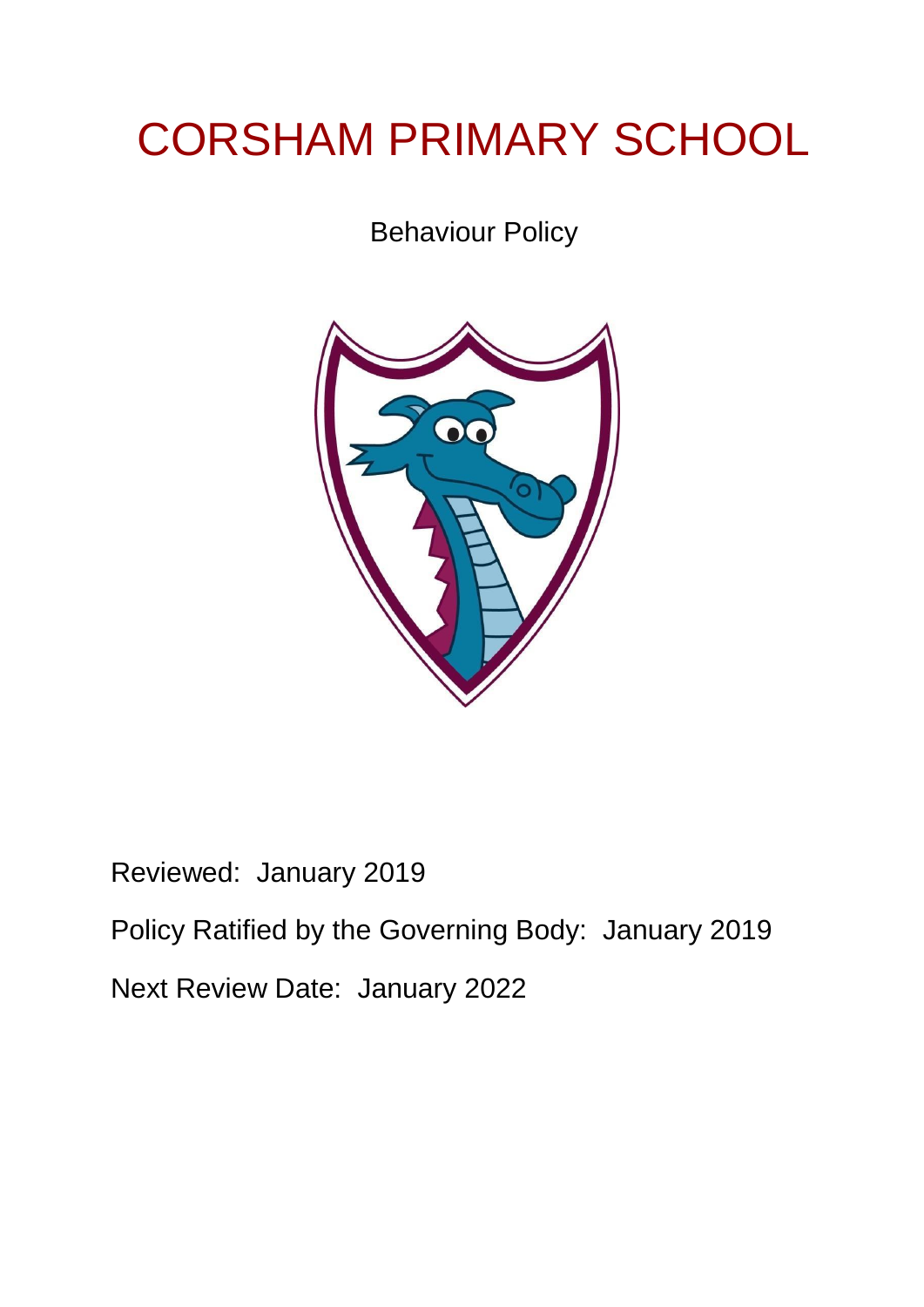## **Corsham Primary School**

## **Behaviour Policy**

At Corsham Primary School we firmly believe that children learn most effectively in a secure and caring environment, where each individual can strive to reach his or her potential and feel a happy and valued member of the school community. This can only be achieved where there is effective behaviour management. The most effective discipline is self-discipline, where children are encouraged to take responsibility for themselves, wherever possible, so that they become independent, thoughtful and responsible adults.

This Behaviour Policy underpins and complements the Pupil Behaviour and Safety section of the Governing Board's School Development and Improvement Plan.

## **Aim of the Behaviour Policy**

The aim of the policy is to promote exemplary behaviour, self-discipline and respect. We encourage children to be responsible and caring; to show respect and consideration towards others whatever their race, culture, gender, ability or disability; to always try their best and to treat all property sensibly and responsibly.

Through having appropriate expectations of learning and behaviour, along with consistent praise and rewards and explicit and consistent consequences, we aim to enable our pupils to:

- Access the full range of learning opportunities in a calm, positive environment.
- Achieve their best.
- Behave appropriately in a wide range of social and educational settings.
- Value the rights of every individual.

## **Developing the School Behaviour Policy**

In order for the Behaviour Policy to be effective it is important to consult with all the members of the school community. When the policy was first written we consulted with:

- pupils
- parents/carers
- all staff
- governors

Consultation involved meeting times allowing staff to discuss issues related to discipline. Staff completed questionnaires and workshops were held with pupils to seek their opinion on discipline. Their thoughts were then fed back to the whole school community during assemblies and class sessions. Parents and carers were asked for their views and comments using the Governor Email address. Comments from external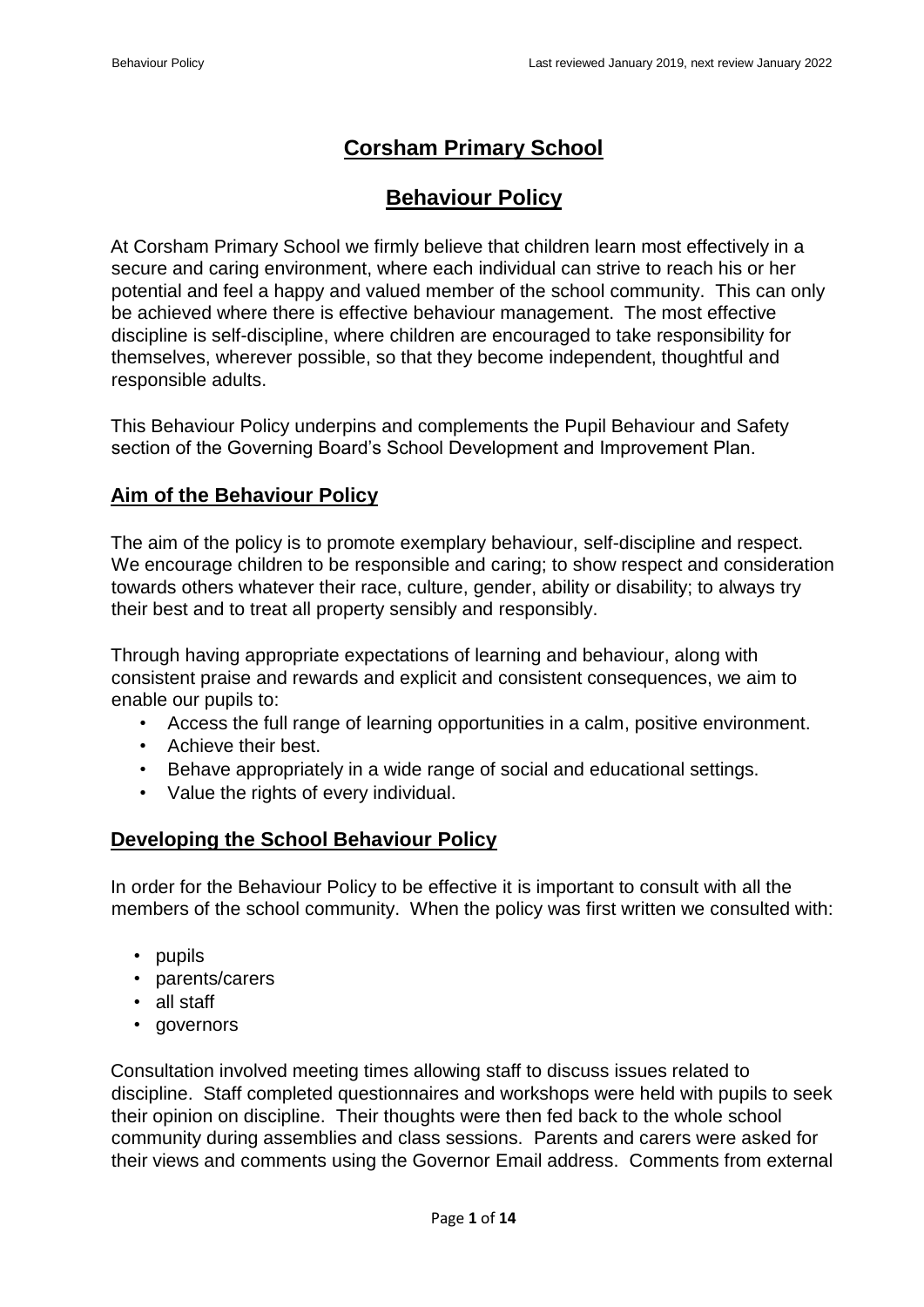agencies relating to pupil behaviour, including HMI or OFSTED were also taken into account.

For the reviews in October 2012, and December 2015, children, staff and parents were again consulted and their views and opinions were again taken into account in helping to shape this final document.

#### Why do we need a Behaviour policy?

The law requires schools to have a written behaviour and attendance policy. Ofsted reports that schools are most effective where the behaviour policy is applied consistently.

Our behaviour and attendance policy helps us to create a caring, stimulating and secure environment in which pupils can work and play safely. We actively encourage the involvement of parents/carers in the development of their child.

New parents to the school are given copies of the Behaviour Policy within the new parents' pack.

## **Principles of the Behaviour Policy**

In order to enable effective teaching and learning to take place, good behaviour in all aspects of school life is necessary. We seek to create a caring, positive learning environment in the school by:

- Raising pupils' self-esteem.
- Promoting and developing empathy and respect for self and others.
- Developing in pupils a sense of self-discipline and an acceptance of responsibility for their own actions.
- Ensuring regular attendance.
- Developing an awareness of and adherence to appropriate behaviour.
- Encouraging pupils to value the school environment and its routines.
- Ensuring that pupils are confident of their right to be treated fairly.
- Empowering staff to determine and request appropriate behaviour from everyone.
- Ensuring that positive behaviour is always recognised.
- Acknowledging that the maintaining of positive behaviour within the school is a shared responsibility.
- Promoting a positive, proactive reflective approach to behaviour management.
- Ensuring the policy is fully understood and is consistently implemented throughout the school.
- Ensuring effective mechanisms are in place for the monitoring and evaluation of this policy.
- Recognising the rights and responsibilities of all members of the school community.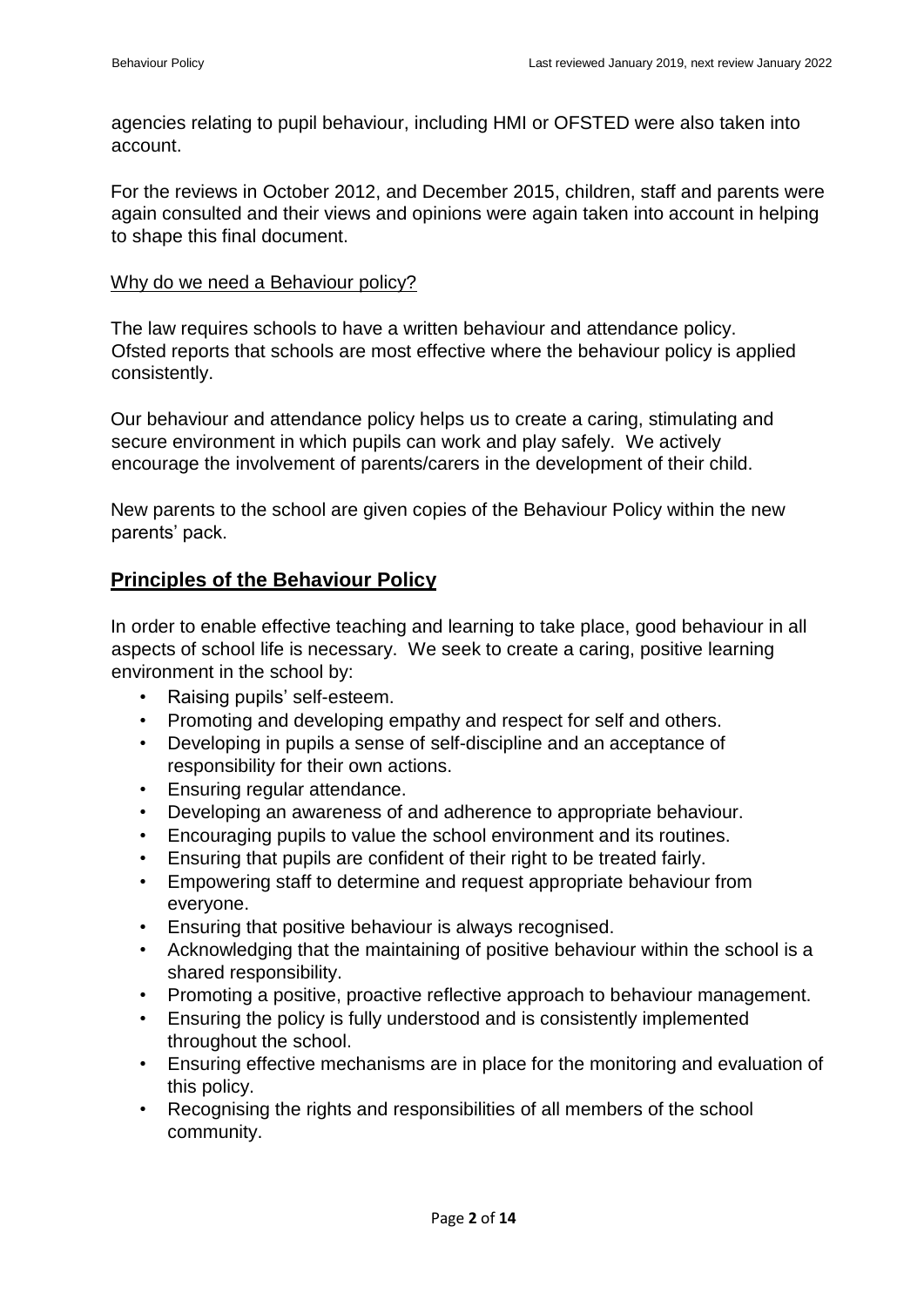#### **Implementation of the Behaviour Policy**

**We will implement our Behaviour Policy through our:** 

- **1. School Ethos**
- **2. Expectations of the school community**
- **3. Curriculum**
- **4. School Systems**
- **5. Circle Time**
- **6. Rewards**
- **7. Sanctions**
- **8. Support Systems for Individual Pupil Need**
- **9. Support Systems for Staff**
- **10.Support Systems for Parents/Carers**

#### *1. School Ethos*

"Caring, Positive and Stimulating"

The school has an ethos in which the above principles are respected. Many of these principles will be addressed daily throughout school life in assemblies and modelling appropriate social behaviour from all adults within the school community.

At Corsham Primary, we reward good behaviour, as we believe that this will develop an ethos of kindness and co-operation. This policy is designed to promote and acknowledge good behaviour rather than merely to deter anti-social behaviour.

#### We will encourage exemplary behaviour by:

- Recognising and highlighting good behaviour as it occurs.
- Ensuring that all children are praised for behaving well.
- Ensuring that any criticism is constructive.
- Explaining and demonstrating the behaviour we wish to see.
- Encouraging children to be responsible for their own behaviour.
- Ensuring that rules and routines are clear and explicit.
- Using the school's agreed merit card system effectively.
- Ensuring that all the children know and understand Ivern's Golden Rules.
- Earning, not losing golden time.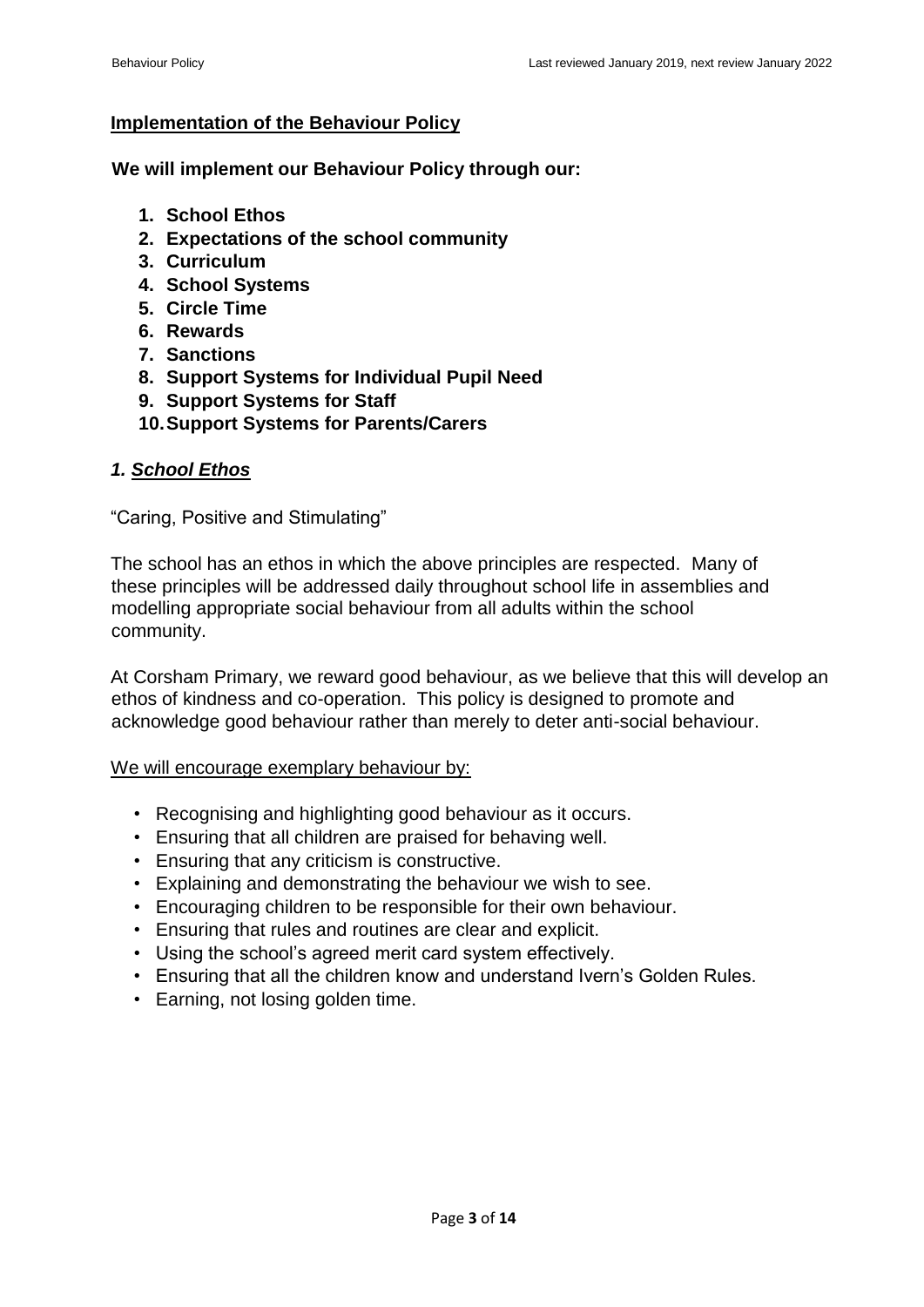#### *2. Expectations of the school community*

| <b>Staff and Governors</b>                                                                                                               | <b>Pupils</b>                                                                                                   | Parents/Carers                                                                                                                           |
|------------------------------------------------------------------------------------------------------------------------------------------|-----------------------------------------------------------------------------------------------------------------|------------------------------------------------------------------------------------------------------------------------------------------|
| To lead by example                                                                                                                       | To respect, support and<br>care for each other both<br>in school and the wider<br>community                     | To be aware of and<br>support the school's<br>values and expectations                                                                    |
| To be consistent in<br>dealing with pupils and to<br>treat all pupils fairly.                                                            | To listen to others and<br>respect their opinions                                                               | To ensure that pupils<br>come to school regularly,<br>on time and with<br>appropriate equipment<br>and uniform                           |
| To encourage the aims<br>and values of the school<br>and local community<br>among the pupils                                             | To attend school<br>regularly, on time, ready<br>and equipped to learn<br>and take part in school<br>activities | To keep pupils at home<br>when they are ill and to<br>provide the school with a<br>written explanation of the<br>reasons for any absence |
| To have high<br>expectations of the pupils                                                                                               | To take responsibility for<br>their own actions and<br>behaviour                                                | To take an active and<br>supportive interest in<br>your child's learning and<br>progress                                                 |
| To meet the educational,<br>social and behavioural<br>needs of the pupils<br>through appropriate<br>curriculum and individual<br>support | To do as instructed by all<br>member of staff (teaching<br>and support staff)<br>throughout the school day      | To provide the school<br>with an emergency<br>contact number                                                                             |
| To encourage regular<br>communication between<br>school and home                                                                         | To be tolerant of others<br>irrespective of race,<br>gender, religion and age                                   |                                                                                                                                          |

#### **3.** *Curriculum*

At this school, through our curriculum, we teach pupils the above mentioned principles. PSHEE and citizenship, taught using a variety of methodologies (refer to PSHEE and Citizenship policy) addresses our ethos and expectations directly. We believe that an appropriately structured curriculum and effective learning contribute to good behaviour. Thorough planning for the needs of individual pupils, the active involvement of pupils in their own learning and structured feedback all help to avoid alienation and disaffection, which can lie at the root of poor behaviour. It follows that lessons should have clear objectives which are understood by the pupils and differentiated to meet the needs of a range of abilities. Marking and record keeping can be used both as a supportive activity, providing feed-back to the pupils on their progress and achievements and as a signal that the pupil's efforts are valued and that progress matters.

#### **4.** *School Systems*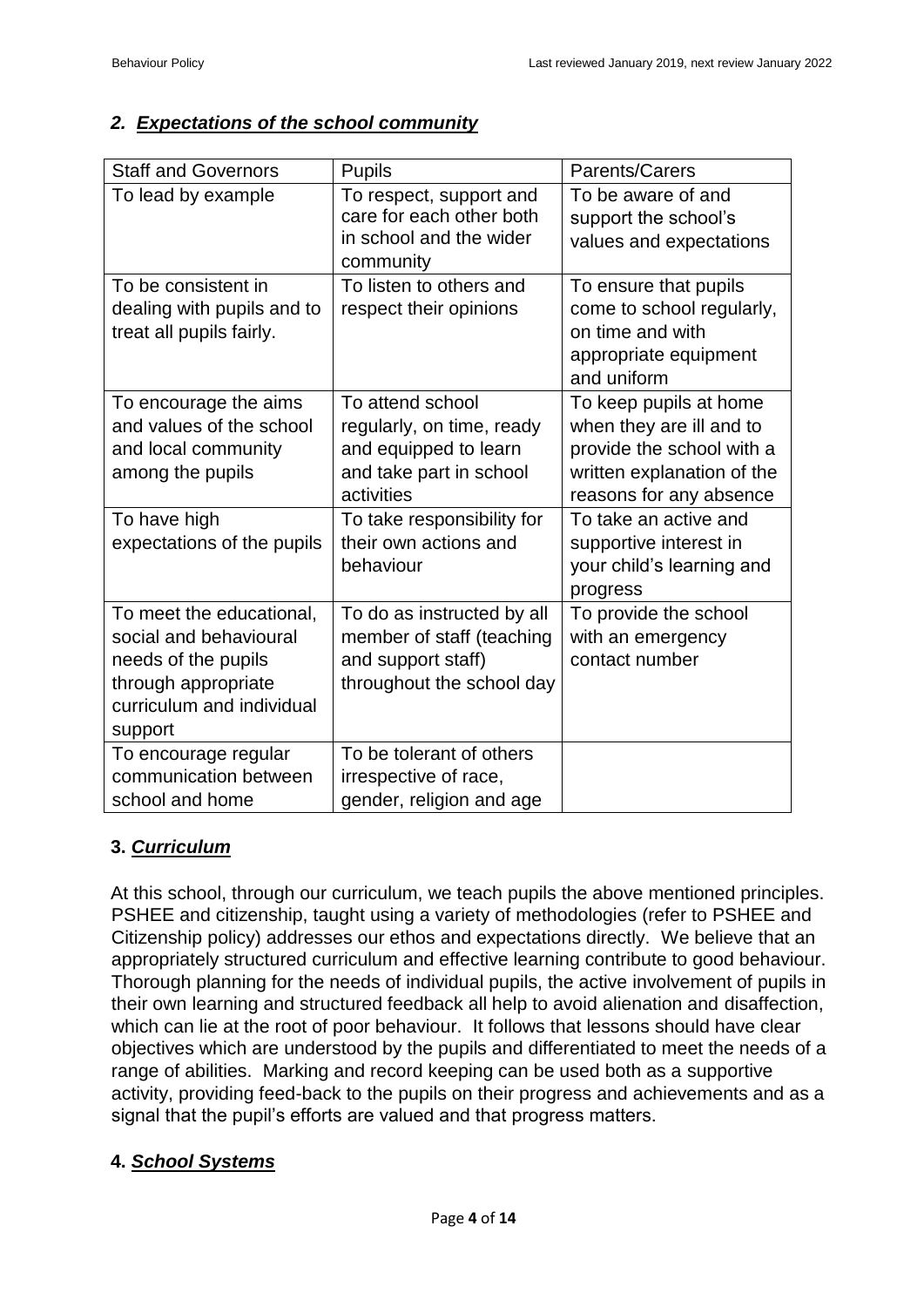Ivern's Golden Rules are displayed in each classroom and on the playground. This includes pictures to help to remind the younger children of the Golden Rules. In order to raise the profile of the Golden Rules, they are 'promoted' by the school mascot, Ivern the Wyvern.

These expectations cover all aspects of school life including lunchtimes.

#### Ivern's Golden Rules:

- Do be gentle, don't hurt anyone.
- Do be kind and helpful; do not hurt other people's feelings.
- Do your best in your learning; do not waste time.
- Do listen to people; do not interrupt.
- Do look after property; do not waste or damage things.
- Do be honest; do not cover up the truth.

#### *5. Circle Time*

We aim to enable our pupils to develop into independent, sensible and caring adults. Children need to listen and be listened to; they need to understand others while recognising their own strengths and weaknesses. It is important that, as a school, we encourage children to take responsibility for themselves and others. One way we develop these skills is through Circle Time. Circle time is a positive activity where children:

- listen to each other
- learn the importance of taking turns
- help each other make decisions
- support each other with behavioural issues
- raise issues of concern in a safe place

Teachers emphasise that any issues that arise in Circle Time should not be discussed between the children after it has finished. By promoting our "*What is said in Circle Time, stays in Circle Time*" philosophy, we aim to help children to feel confident to share their thoughts and feelings. If necessary, the teachers follow up any issues that arise in Circle Time during the week on an individual basis. Issues are also closely linked to our PSHEE lessons and Citizenship assemblies.

Class targets, which encourage children to improve their behaviour, may be set during Circle Time as another method to encourage good behaviour and teamwork. Circle Time is a vital part of our Behaviour Policy and is taken seriously by all members of staff and, as such, has an intrinsic role in developing positive self-esteem for our pupils.

#### *6. Rewards*

We praise and reward pupils for good behaviour, social skills and learning throughout the school day in a variety of ways: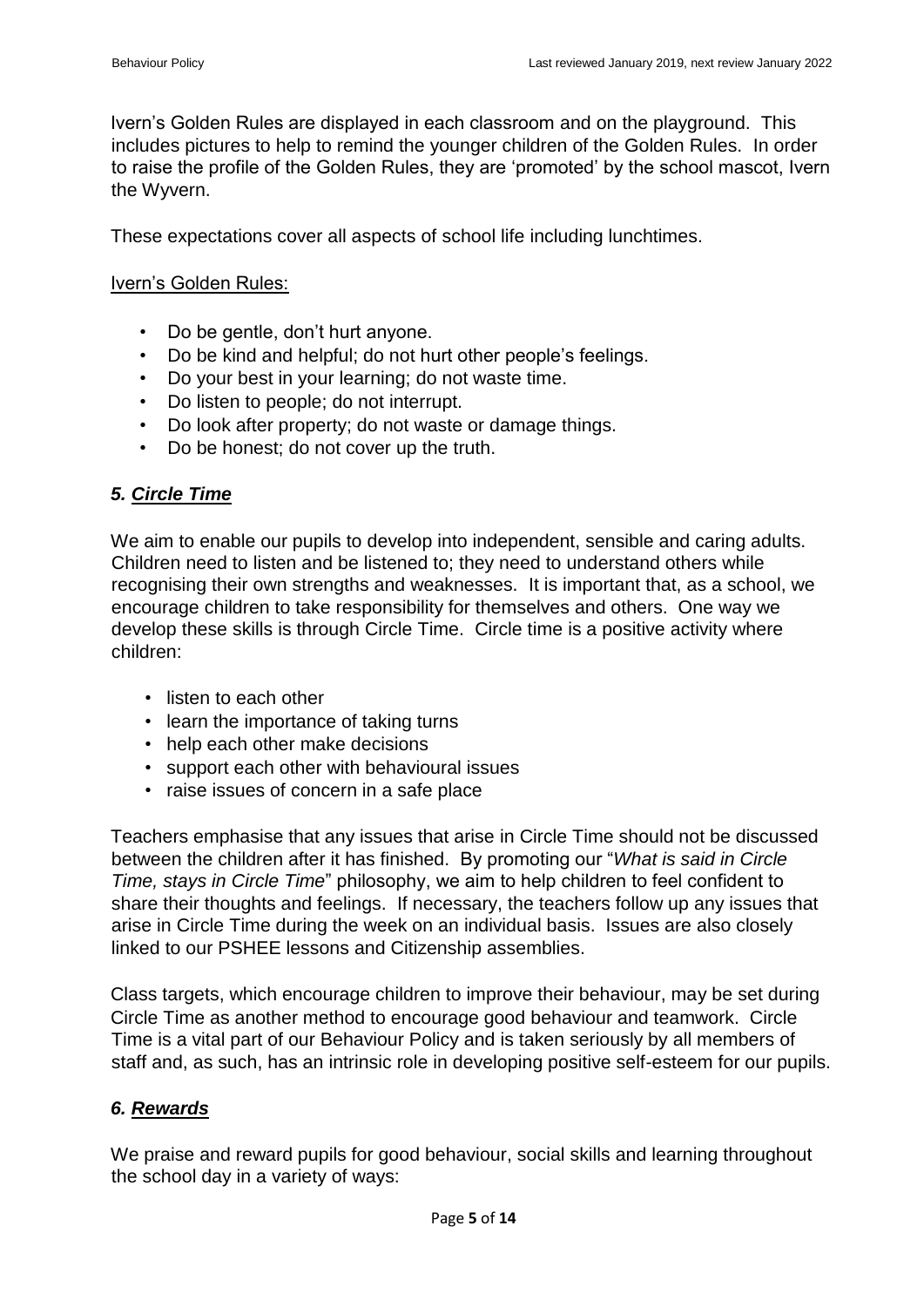- Verbal praise.
- Class superstar.
- Commendation.
- Individual class reward systems (i.e. team points, marbles)
- Stickers, Certificates, Merits, Prizes.
- Special privileges.
- End of week/term/annual rewards.
- Golden Time
- Rewards from variety of staff in school (i.e. Table of the Week at lunchtimes, merits, etc.).
- Share learning with a member of the Senior Leadership Team.
- Letters or 'Notes Home' to parents/carers or verbal feedback.
- Peer praise/awards.

Reward Systems: Incentive schemes are in place to recognise attendance and achievements:

• Merit assembly is held every fortnight where the whole school celebrates individual achievement. The school's merit award system informs parents of their children's achievements in the following ways:

> 3 merit cards = a celebration letter goes home to parents 6 merit cards = the child receives a Peacock Award 9 merit cards = the child's name is entered into the Golden Book 12 merit cards = the child receives an Achievement Pen 15 merit cards = the child's name is entered on the Roll of Honour 18 merit cards = the child receives a Golden Badge of Honour 21 merit cards = the child receives a Book Voucher 24 merit cards = the child receives an Ivern Memory Stick

 $(1$  merit card = 24 merits)

Children who complete 6 merit cards or more have a special mention in the monthly Newsletter.

- If children have produced an outstanding piece of learning, they can visit a member of the Senior Leadership team for a sticker.
- Golden Time/Chill Out Time is used as a reward for children who have applied themselves in their learning to the best of their ability and behaved appropriately all week. It is a period set aside each week where children have a "Golden Time/Chill Out Time" because they have been rewarded for making the correct choices during the week, have adhered to the Golden Rules or have tried hard in their learning. In Key Stage Two, teachers can use their discretion as to whether to use a system in which the class must earn their Golden Time minutes through making positive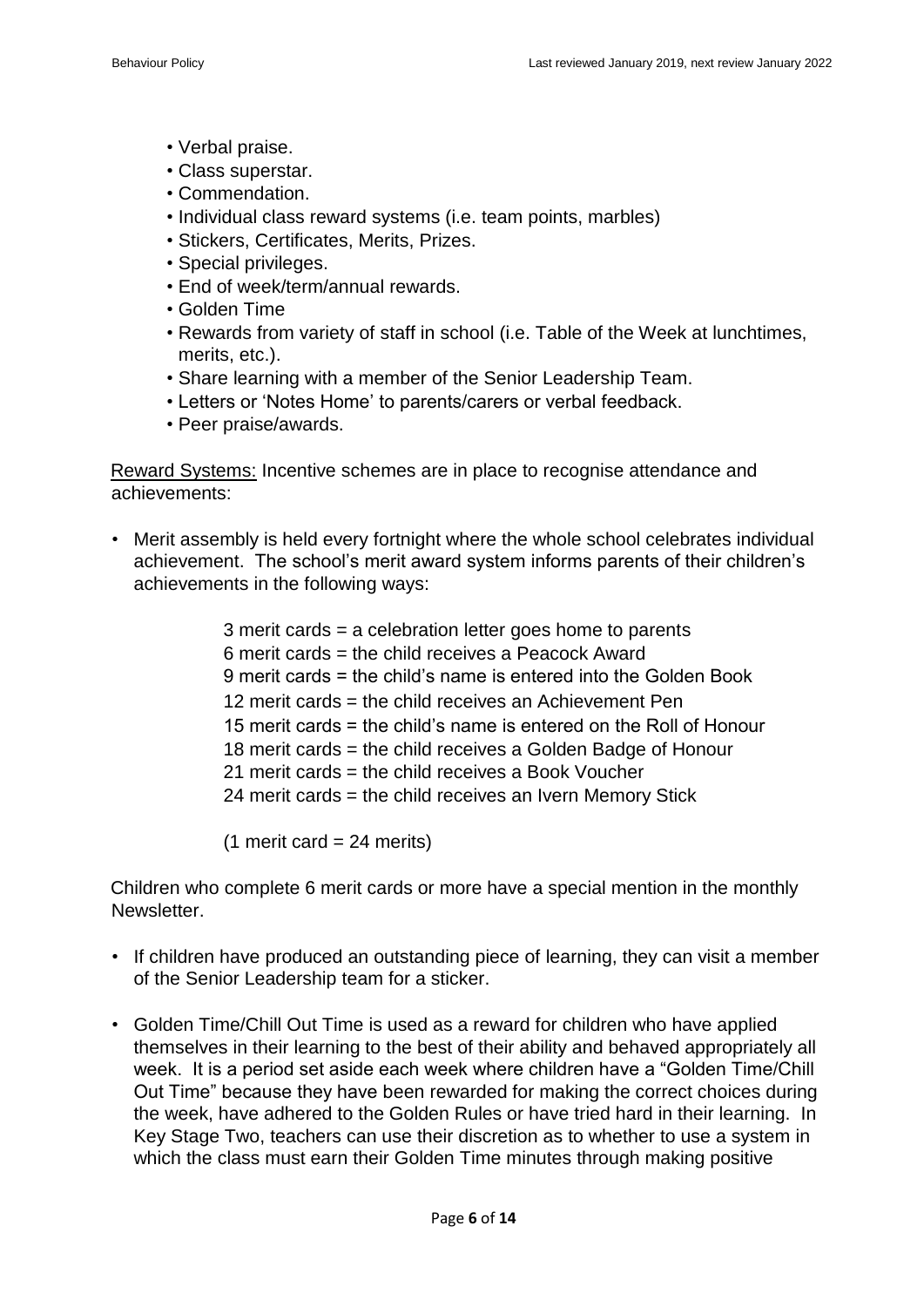choices. Golden Time is a contract between the teacher and each individual child in its class. It can only be taken away by the class teacher or member of the Leadership Team. Golden Time/Chill Out Time cannot be taken away from the whole class. If Golden Time/Chill Out Time is truly "golden", then the majority of the pupils will be reluctant to miss it, so it becomes a very effective sanction. Time can be taken from a child's Golden Time/Chill Out Time in one to five minute increments.

There are toys available for each Year Group for use in Golden Time.

- It is aimed that at some point every child in the school should have the opportunity to become a class Superstar. Becoming a Superstar for a week allows the child to celebrate their own interests and achievements with peers and, of course, their teacher by sharing special items from home. The Superstar sits on a special 'Superstar' cushion for the week.
- If a child behaves really well during the lunch time period a member of the lunchtime staff can nominate them to go on Table of the Week. If the child is selected, they can sit at a special table with an invited guest during the lunch break. The child and their guest will be able to have squash to drink.
- Commendation Assembly, which is held every fortnight, enables teachers to nominate a child for either academic or social reasons, for a special Commendation Certificate and Achievement Cup. This certificate and cup is given to the child in a special Commendation Assembly where everyone can enjoy their success. Parents/carers are sent a postcard informing them of their child's success. Teachers keep a record of children who have received a commendation and this is passed on to the next teacher.
- As far as is possible every child who achieves anything notable e.g. passing dance or music exams etc. is praised by a senior team member and it is then noted in the monthly Newsletter.
- Whole class reward systems are used to collectively motivate a class. The class can work towards an agreed target and receive a reward when they have reached their target.
- In KS1 classes, children who have behaved well are given the opportunity to write their name on a leaf which is added to the class 'Kindness Tree'.

Rewards are only given when appropriate otherwise they will be devalued.

#### 7. *Sanctions*

The use of sanctions should be characterised by certain features:

• It must be clear why the sanction is being applied.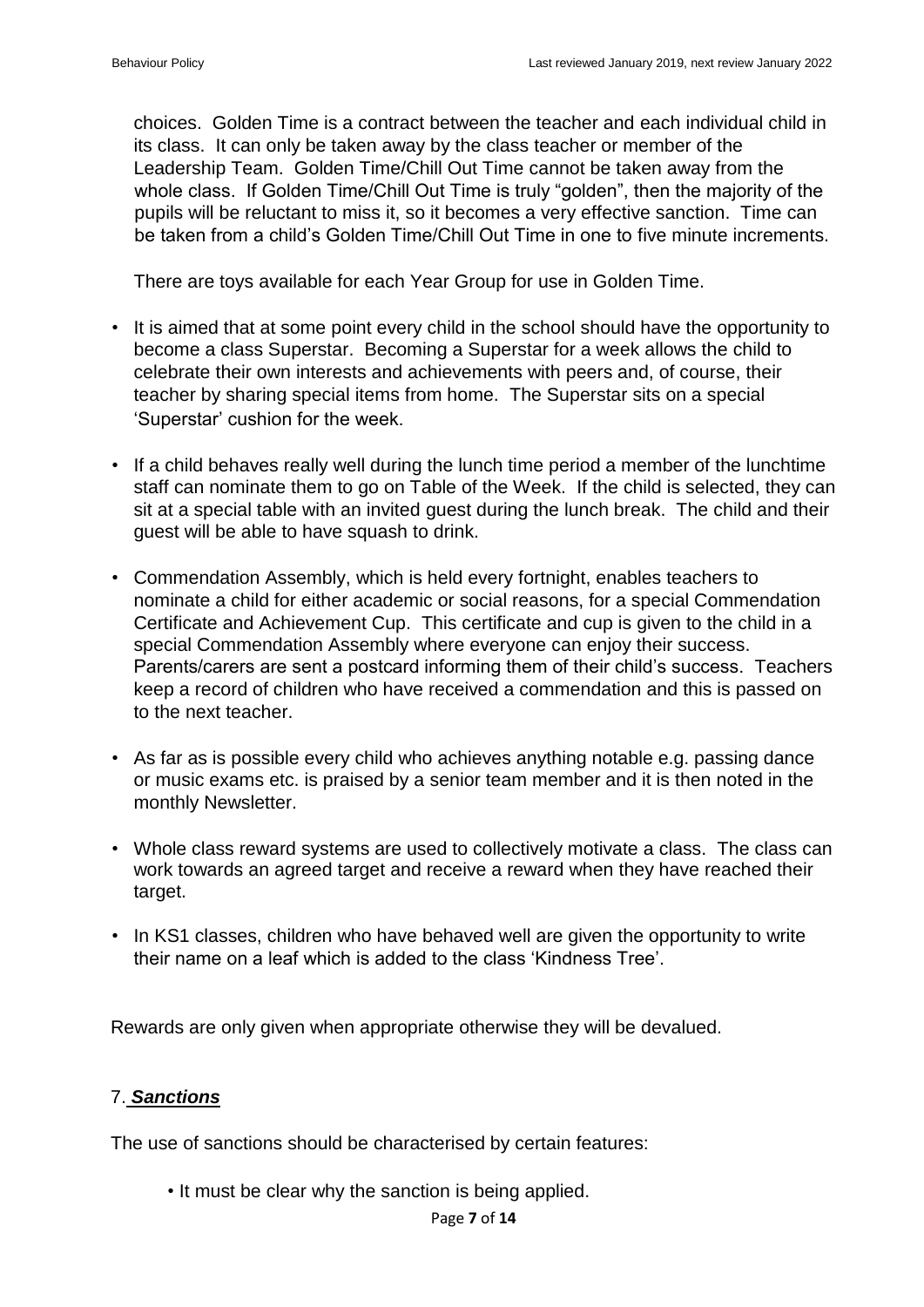- It must be made clear what changes in behaviour are required to avoid future sanctions.
- Group sanctions should be avoided as this breeds resentment.
- There should be a clear distinction between minor and major offences.
- It should be the behaviour rather than the person that is sanctioned.

#### We divide unacceptable behaviour into three broad bands:

**Level 1:** misbehaviour that can be effectively managed within a classroom or lunchtime environment by the teacher, teaching assistant or Lunchtime Playworker (individual school sanction system, i.e. 3 minutes loss of golden time/privileges, reprimand).

**Level 2:** more serious misbehaviour that is not so easily managed within the classroom or lunchtime environment or persistent Level 1 behaviour. Class teacher may involve parents. This can include lunchtime behaviour that has been reported to the teacher by a Play Worker. Notification of other staff and informal involvement of Senior Leaders/ Heads of School (Individual behaviour management/anger management, placed on report)

**Level 3:** very serious misbehaviour or persistent level 2 behaviour. Formal involvement with the Heads of School and parents. Additionally education welfare and/or other outside agencies may become involved. (Last resort possible short or longer term exclusion)

#### Sanctions for inappropriate behaviour

There will be times when sanctions may be needed to help or support a child in monitoring their own behaviour, particularly if they continually misbehave. Sanctions should be fairly and consistently applied. The punishment should be individual and not involve any humiliation for the child.

#### **Level 1:**

These sanctions can be used for non-serious behaviour in the classroom or the playground:

- Verbal warnings and reminders of the Golden Rules.
- Loss of playtime minutes or other privileges e.g. Golden Time/Chill Out Time.
- Persistent level one behaviour will result in the logging of the incidents as one record on School Pod.

#### **Level 2:**

- Loss of playtime minutes or other privileges e.g. Golden Time/Chill Out Time.
- Entry in the Lunchtime Behaviour book, which is monitored on a weekly basis by a member of the Senior Leadership team and shared with the child's class teacher.
- Attending the Lunchtime Club for misbehaving during playtimes. Lunchtime Club is run by an experienced TA who spends time with the child talking through their behaviour and the choices they made.
- Having 'Time Out' in another class or with a member of the Senior Leadership team.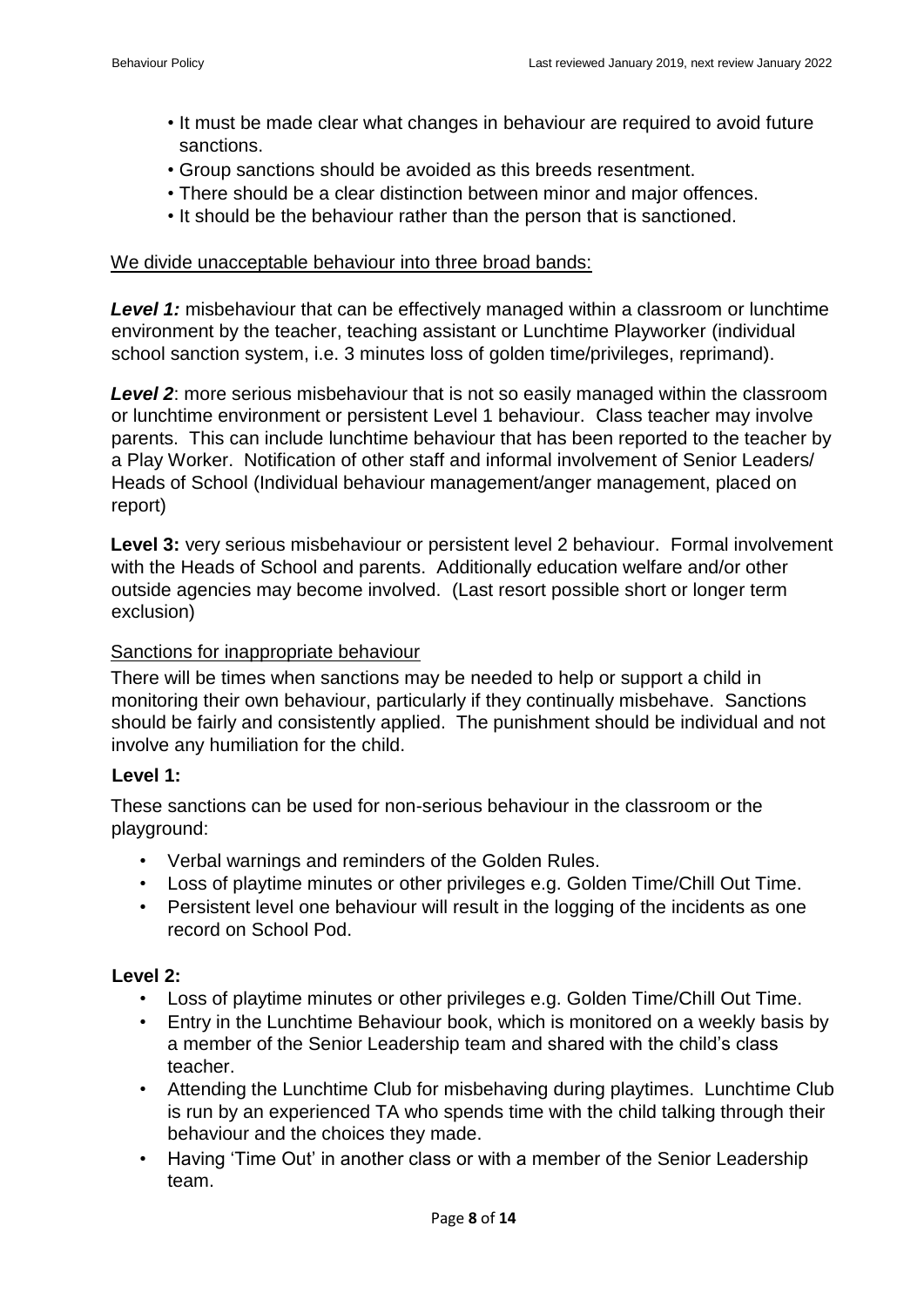- Sitting outside a member of the Senior Leadership team's office.
- A restorative consequence that matches the inappropriate behaviour e.g. a letter of apology, picking up litter, tidying the classroom etc.
- Playtime Report and, in more serious cases, Formal School Report.

### **Level 3:**

More serious inappropriate behaviour e.g. deliberately violent behaviour, bullying, racist comments, use of inappropriate language, rudeness to an adult, theft, disruption of lesson time, etc. will need stronger sanctions, especially if the behaviour is persistent.

#### These sanctions can be used for more serious breaches of behaviour:

- Verbal warning and discussion about behaviour, linking inappropriate behaviour to expectations of the school rules.
- Withdrawal of playtime(s) and/ or privileges e.g. part or all of Golden Time/Chill Out Time.
- Referral to a member of the Senior Leadership team this can occur at any time between points 1 and 3 above, depending on the nature of the incident. There are short, appropriate forms to complete so that the senior team member understands the nature of the incident if you are unable to accompany the child.
- Placing the child on report. if a child persistently misbehaves or has been involved in a serious incident, then the Senior Leadership team member will place the child on report. The class teacher/Playworker completes the report at the end of each session, recording the child's behaviour. At the end of the week the pupil shows the report to the Senior Leadership team member and then takes this home to show parents. A child can be on report for any length of time, depending on the behaviour.
- A Behaviour Chart/Book can be started with the pupil to monitor progress. This needs to be as positive as possible and involve parents and a member of the Senior Leadership team. If poor behaviour persists and is causing disruption to the child's learning then he/she could be placed at SEN support level of the Special Needs Referral Procedure (please refer to the Special Educational Needs Policy for more detailed information). Children could be referred to other agencies or professionals, as appropriate to further investigate any causes for poor behaviour issues.
- If poor behaviour persists and is causing difficulty to others, isolation from peers or removal from the classroom will be considered in the interests of minimising disruption. This would involve working in isolation for a limited period determined by a member of the Senior Leadership team, either at a single workstation in class, or working outside a member of the Senior Leadership team's office.
- If behaviour has not improved and is still causing difficulties to others, then exclusion will be considered as it is in the interest of other pupils. This can only be exercised by the Head of Schools and can take various forms e.g. sending a child home at lunchtimes, fixed period exclusion and permanent exclusion.
- Any child found on school premises with either drugs or an offensive weapon will automatically face at least fixed term exclusion.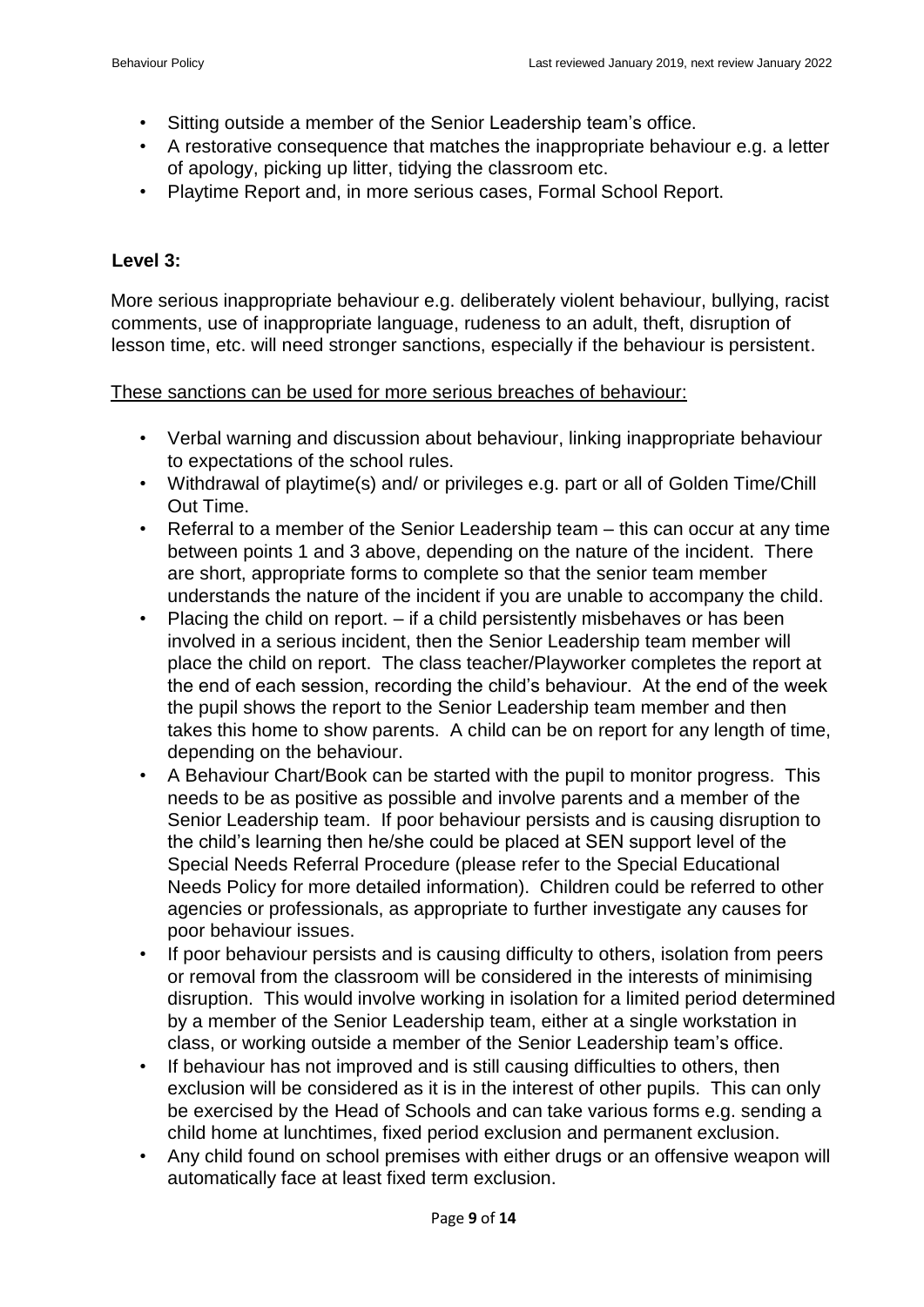N.B. All levels of behaviour incidents are recorded on School Pod (all teachers have access to School Pod to log incidents.) A member of the Senior Leadership team will check the School Pod data base weekly so that an overview of children's behaviour can be seen. If the child's name has been logged three times in a week a phone call home is made to parents/carers to discuss the incidents. A member of the Senior Leadership team will also see children who appear persistently, but not three times in one week about his/her behaviour.

Fixed term exclusion – If this step is considered necessary, then the Governors and the LA need to be informed, as well as the parents/carers and pupil. The Heads of School and a senior member of staff should ask the pupil to leave the school premises for a fixed duration. The Heads of School should contact the parents and ask them to make arrangements for the child. If it is not possible for the parents to take the child on that day, then the pupil should be isolated for the remainder of the school day.

The Heads of School should write immediately to the parents of the child, informing them of the exclusion (a copy is given to the child to take home and another copy is sent home by first class post.). Parents are invited to discuss the exclusion and the meeting will involve relevant staff. A contract between the pupil, parents and school could be set up if appropriate.

A formal warning is then required prior to reinstatement, which should be recorded and a copy sent home and to the LA. It should leave the pupil and parents in no doubt about the consequences of any further misconduct.

All exclusions are recorded and a copy is sent to the LA and the Chair of Governors. A copy is kept on their record until they leave primary school.

A child can be excluded for fixed term periods up to 45 days in any one-year. The Governors Disciplinary Committee must hold a meeting for any fixed term exclusion totalling six days or more.

Permanent exclusion- in this instance the Heads of School consult with the Chair of Governors and the staff.

- 1. The pupil is sent home or isolated as in the fixed term exclusion. The parents are informed in writing immediately of the decision, giving reasons why a permanent exclusion is sought. They must be informed that they have a right to appeal within 10 days.
- 2. If a parent does not wish to appeal, the Education Officer will invite them to a meeting to discuss options for future education. Prior to the meeting the Officer will discuss reinstatement possibilities with the Governing Board.
- 3. If parents do wish to appeal, then they submit representations about the exclusion. The Governing Board Administrator will convene a meeting of the Governor's Exclusion Panel. If the Governors decide to reinstate, they can direct the Heads of School to accept the pupil. If the Governors decide not to reinstate and the LA upholds the decision, then the parents will be informed in writing. They can then appeal. If after consultation with the Governors, the LA decides to reinstate a pupil, it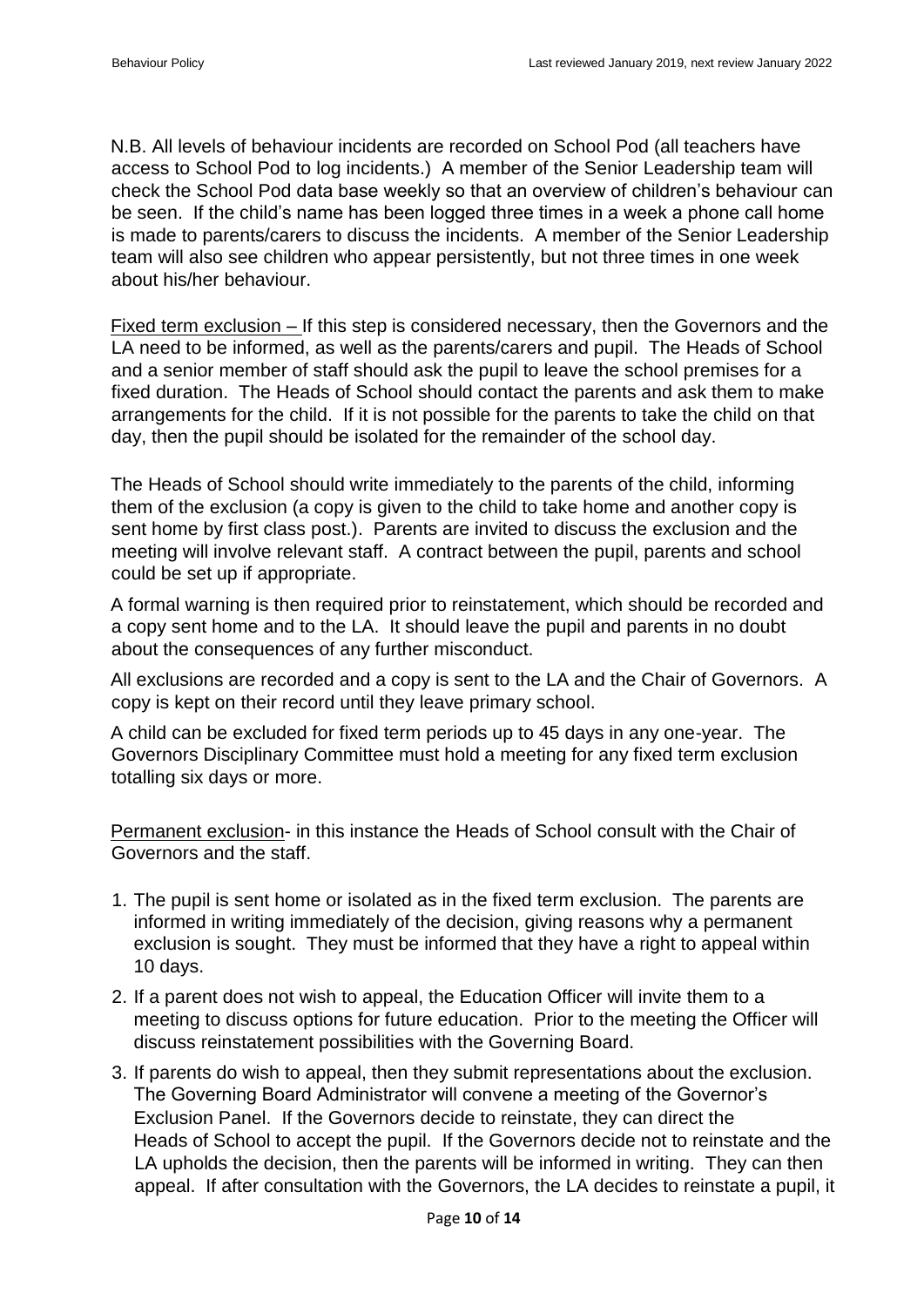must inform the parents and the Heads of School of the decision and set a date for readmission.

4. Re-admittance does not take effect for 7 days, beginning on the day the Governors are informed of the decision. The Governors can appeal against the decision.

Parents/carers Information Leaflets on *Permanent Exclusion from School* are available from the school or education department.

Please note that any assault on any member of staff by a pupil will result in immediate exclusion from school. The DfE and Home Office document *School Security; Dealing with Troublemakers* defines assault as;

"Any intentional or reckless act which causes a person to fear or expect immediate unlawful force or personal violence. The two offences may often be committed together."

Other school policies that are used to support this Behaviour Policy are the:

- $\checkmark$  Anti-Bullying Policy
- $\checkmark$  Equal Opportunity Policy
- $\checkmark$  Racial Harassment Policy
- $\checkmark$  PHSEE Policy
- $\checkmark$  Special Educational Needs Policy

All these policies assist the techniques for punishing inappropriate behaviour outlined in them.

## 8. *Support systems for Individual Pupil Need*

If there is a persistent problem the class teacher and the Inclusion Manager will draw up an Individual Improvement Programme to support the pupil in partnership with parents. All staff working with the pupil will be informed of this, including Lunchtime Playworkers. This will give a consistent approach throughout the school day. If the problem continues, together we will work with outside agencies to seek solutions to support the pupil. For pupils who are having these difficulties the school will provide targeted pastoral support or mentoring by adults or peers (i.e. Positive play, circle of friends, peer buddies/mentors etc.).

#### *9. Support Systems for staff*

The school will support all adults working with pupils to ensure they are achieving. It is school practice to discuss behavioural issues to ensure that the staff feel supported and that the school is working together to provide a cohesive approach to supporting individual needs. This will be achieved following the school's Safeguarding policy. All staff have copies of this policy in order that behaviour management is consistent throughout the school. Staff having difficulties with an individual, class or group should speak to the member of staff who has responsibility for this area within school.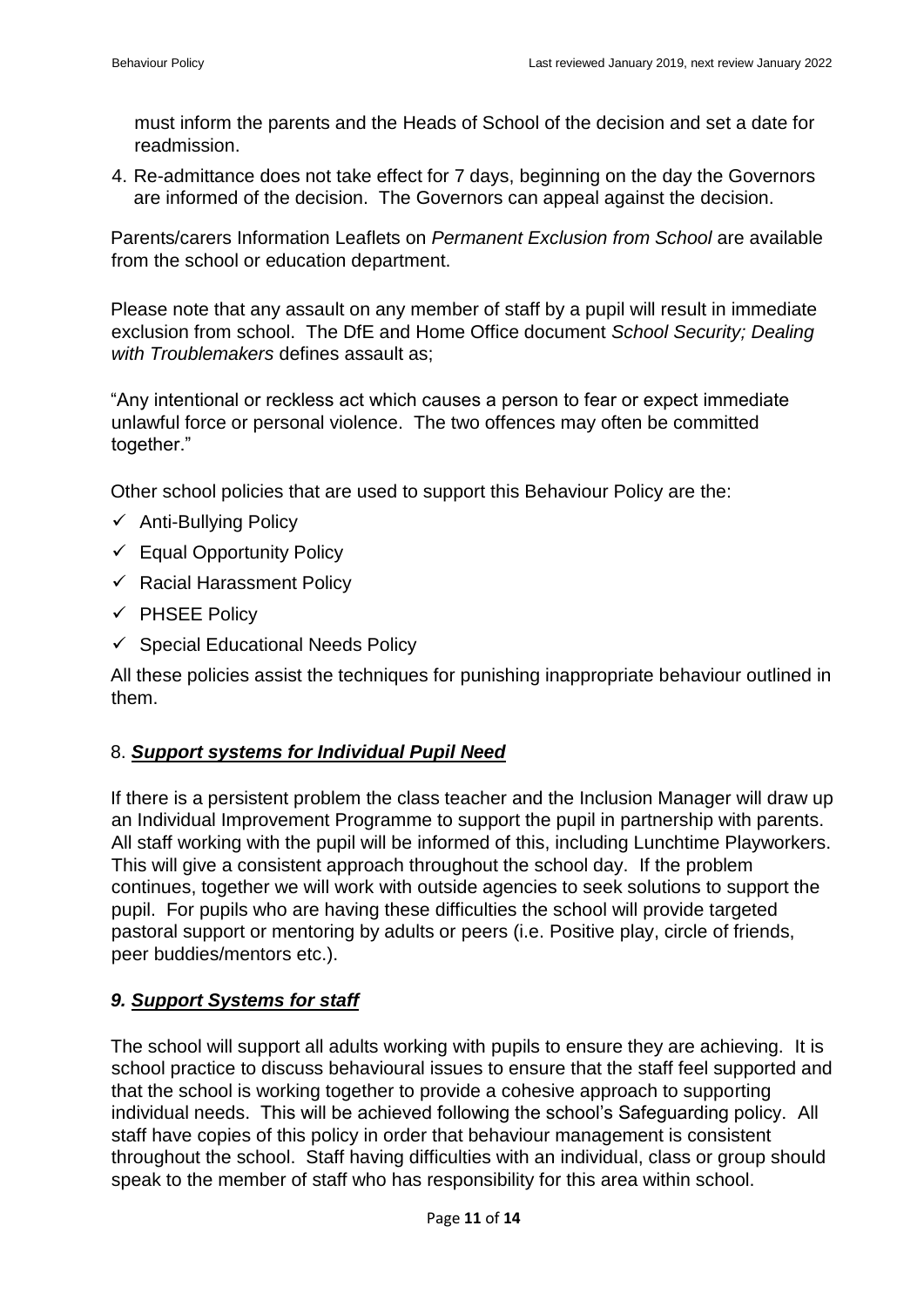#### *10. Support Systems for parents/carers*

Parents, guardians and carers play a vital role in supporting their child's behaviour at school. Good communication between home and school is essential if the child is to receive consistent messages and support. School has an 'open door' policy where parents and carers are encouraged to visit to discuss any relevant issues. However, it would be appreciated if appointments could be made where possible to ensure the availability of a member of staff and to give parents/carers the time needed. Likewise, when school needs to discuss anything with parents/carers, they will be contacted to arrange an appointment.

It is important to inform parents early about behaviour worries to help stop them from escalating. Should a child's behaviour cause consistent concern then the school will automatically contact the parents/carers to discuss the best way forward in managing the inappropriate behaviour within the school setting. As a result of these discussions the school and parents/carers may well seek the help and advice from the following agencies:

- $\checkmark$  The Educational Psychologist
- $\checkmark$  The Education Welfare Officer

All these agencies are used regularly by the school when working with children who are displaying challenging behaviour.

The Heads of School, Mrs Lindsay Fry and Mrs Kerry Parker, the Deputy Head teachers, Mrs Ridout and Mr Essam and school's Inclusion Managers, Mrs Jenny Metcalfe and Mrs Jo Smalley; are the key staff parents are able to contact, should they have any concerns regarding their child's behaviour.

The school also has a Governor, Mr Andrew Gough, who is directly responsible for monitoring the effectiveness of the Behaviour Policy. He spends regular time in school and is fully aware of the behaviour support procedures for parents and children. Mr Harpham very willing to talk to parents about any aspect of the Behaviour Policy.

Should any parents have concerns regarding their or another child's behaviour we aim to respond directly within three days (please refer to the school's Parental Complaints Policy).

Please do not hesitate to contact the Heads of School should you wish to discuss any aspects of this policy.

#### Monitoring and Review

Behaviour management will be under constant review throughout the school on a class and individual basis.